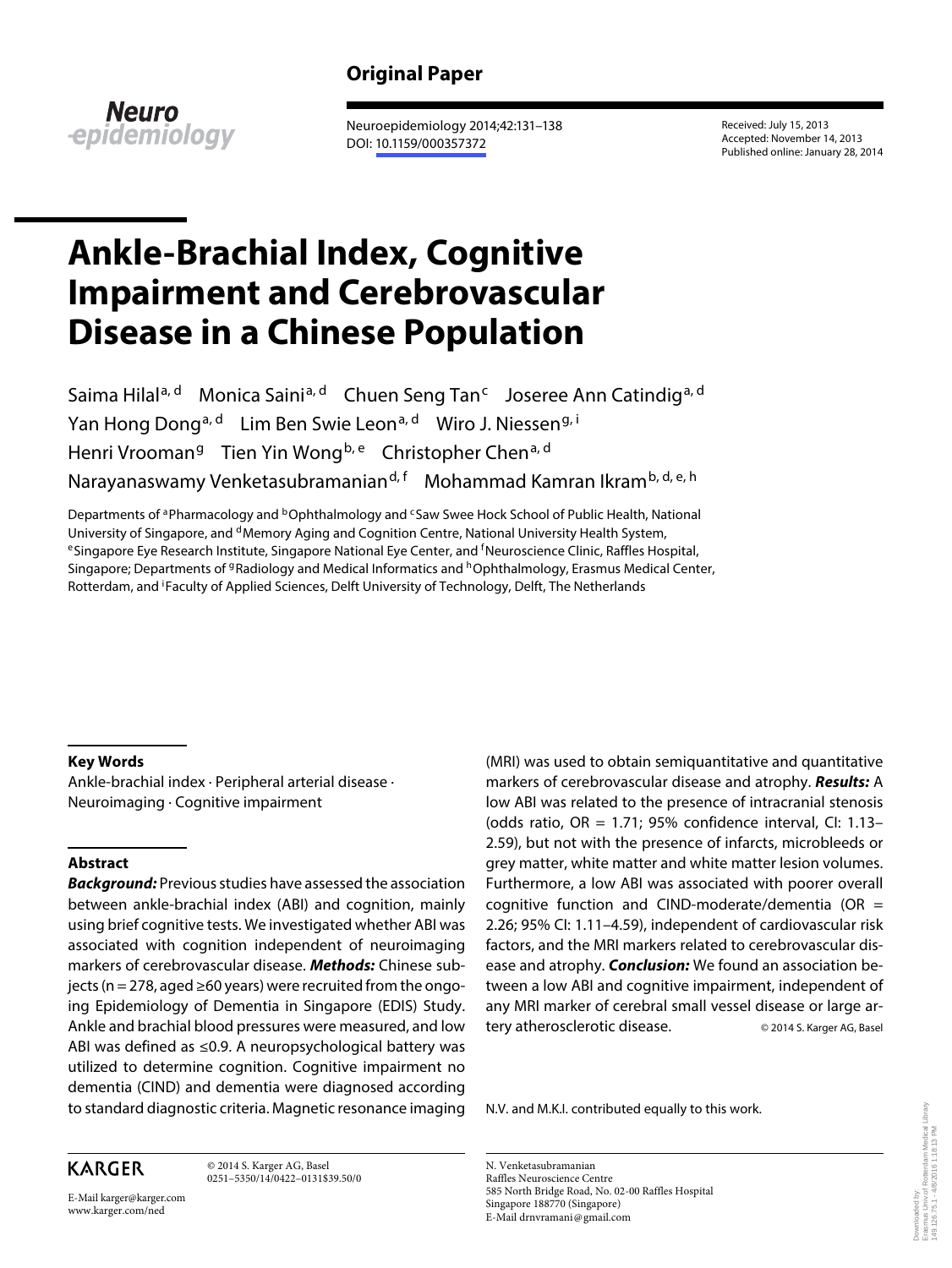### **Introduction**

 Ankle-brachial index (ABI), defined as the ratio of the ankle to brachial systolic blood pressure, is considered a surrogate marker of atherosclerosis. ABI is a simple noninvasive test that can be performed in clinical settings for detecting peripheral arterial disease [1-4]. Whilst persons with a low ABI may not have clinically evident symptoms of peripheral arterial disease, they are, nevertheless, at an increased risk of fatal cardiovascular and cerebrovascular events [5–8] .

 As vascular pathology has been implicated in the pathophysiology of cognitive impairment and dementia, several studies have also examined the relationship between ABI and cognition [9–15]. However, most previous studies have largely utilized a limited set of brief cognitive tests, most frequently the Mini Mental State Examination (MMSE) and the Informant Questionnaire on Cognitive Decline in the Elderly (IQCODE) [11–15] . Furthermore, there is a paucity of data on the association of ABI and cognition in non-Caucasian populations. Considering the ethnic variations in the prevalence and risk factors of cardiovascular diseases, this gap needs to be addressed [16, 17]. Data in Chinese are limited to a single study that reported an association between low ABI and cognitive impairment, defined solely by the MMSE [18]. Moreover, with respect to subclinical vascular pathology on neuroimaging, a recent study showed that a low ABI was associated with silent cerebral infarcts on magnetic resonance imaging (MRI), independent of traditional vascular risk factors [19]. However, there are no data regarding the association of ABI with either markers of cerebrovascular disease, such as white matter lesions (WML), intracranial stenosis and cerebral microbleeds, or markers of atrophy.

 Our aim, therefore, was to investigate the association between a low ABI and cognitive function, using an extensive neuropsychological battery in a Chinese population. In addition, we examined whether these associations were independent of MRI markers of cerebrovascular disease and atrophy.

## **Subjects and Methods**

 The ongoing Epidemiology of Dementia in Singapore (EDIS) study drew subjects from participants of the population-based study among Chinese aged 40–85 years who took part in the Singapore Chinese Eye Study. In order to use the limited resources in an efficient way, it was decided to focus on those subjects who were most likely to have cognitive problems. Hence, in the first

phase of the EDIS Study, Chinese participants from the Singapore Chinese Eye Study aged  $\geq 60$  years (n = 1,538) were screened using the Abbreviated Mental Test (AMT) and a self-report of progressive forgetfulness. Screen-positives were defined as AMT score  $\leq 6$ among those with  $\leq 6$  years of formal education, AMT score  $\leq 8$ among those with >6 years of formal education, or if the subject or caregiver reported progressive forgetfulness. Screen-positive subjects ( $n = 612$ ) were invited to take part in the second phase of this study, which included an extensive neuropsychological test battery and brain MRI. Of these 612 participants, 300 agreed to participate in phase II and hence were included in the present study. Ethics approval for the EDIS study was obtained from the Singapore Eye Research Institute and National Healthcare Group Institutional Review Boards. Informed consent was obtained for all participants prior to recruitment. The detailed methodology has been described elsewhere [20].

#### *Ankle-Brachial Index*

 Ankle and brachial blood pressures were measured using a digital device (Omron HEM-7203, Japan) and Doppler ultrasound probe (Nicolet Vascular Elite 100). Blood pressure was measured over the brachial, dorsalis pedis and posterior tibial arteries bilaterally, after 5 min of rest in the supine position. ABI was calculated, separately for each leg, as the ratio of the higher of the two (posterior tibial or dorsalis pedis) at the ankle to the higher of the right and left systolic blood pressure [21] . For the purpose of analysis, the lower ABI value was utilized. ABI was categorized as normal  $(>0.9)$  and low  $( \le 0.9)$ .

#### *Cognitive Assessment*

 A formal neuropsychological battery previously locally validated for the Singaporean elderly was administered for assessment of cognitive functions [22] . The following domains were tested using the specified neuropsychological tests:

- (1) Executive Function (frontal assessment battery, maze task);
- (2) Attention (digit span, visual memory span, auditory detection);
- (3) Language (Boston naming test, verbal fluency);
- (4) Visuomotor speed (symbol digit modality test, digit cancellation);
- (5) Visuoconstruction (Wechsler Memory Scale revised, visual reproduction copy task, clock drawing, WAIS-R subtest of block design);
- (6) Verbal Memory (word list recall, story recall);
- (7) Visual Memory (picture recall, Wechsler Memory Scale revised, visual reproduction).

 Education-adjusted cutoffs of 1.5 standard deviation (SD) below established norms were used on individual tests. Z-scores were derived for individual subtests; Z-scores for individual domains were computed by summing up the Z-scores of each subtest under that domain and dividing by the number of subtests. Domain-specific Z-scores were utilized to compute the final global cognitive composite score.

 Diagnoses of cognitive impairment and dementia were made at weekly consensus meetings attended by study clinicians, neuropsychologists and clinical research fellows. In order to have an objective means of defining preclinical stages of dementia, we decided to use cognitive impairment no dementia (CIND). CIND was classified into mild ( $\leq$ 2 domains impaired) and moderate (>2 domains impaired) [20, 23]. The diagnosis of dementia was made according to the DSM-IV criteria.

Erasmus Univ.of Rotterdam Medical Library Downloaded by:<br>Erasmus Univ.of Rotterdam Medical Library<br>149.126.75.1 - 4/8/2016 1:18:13 PM 149.126.75.1 - 4/8/2016 1:18:13 PMDownloaded by: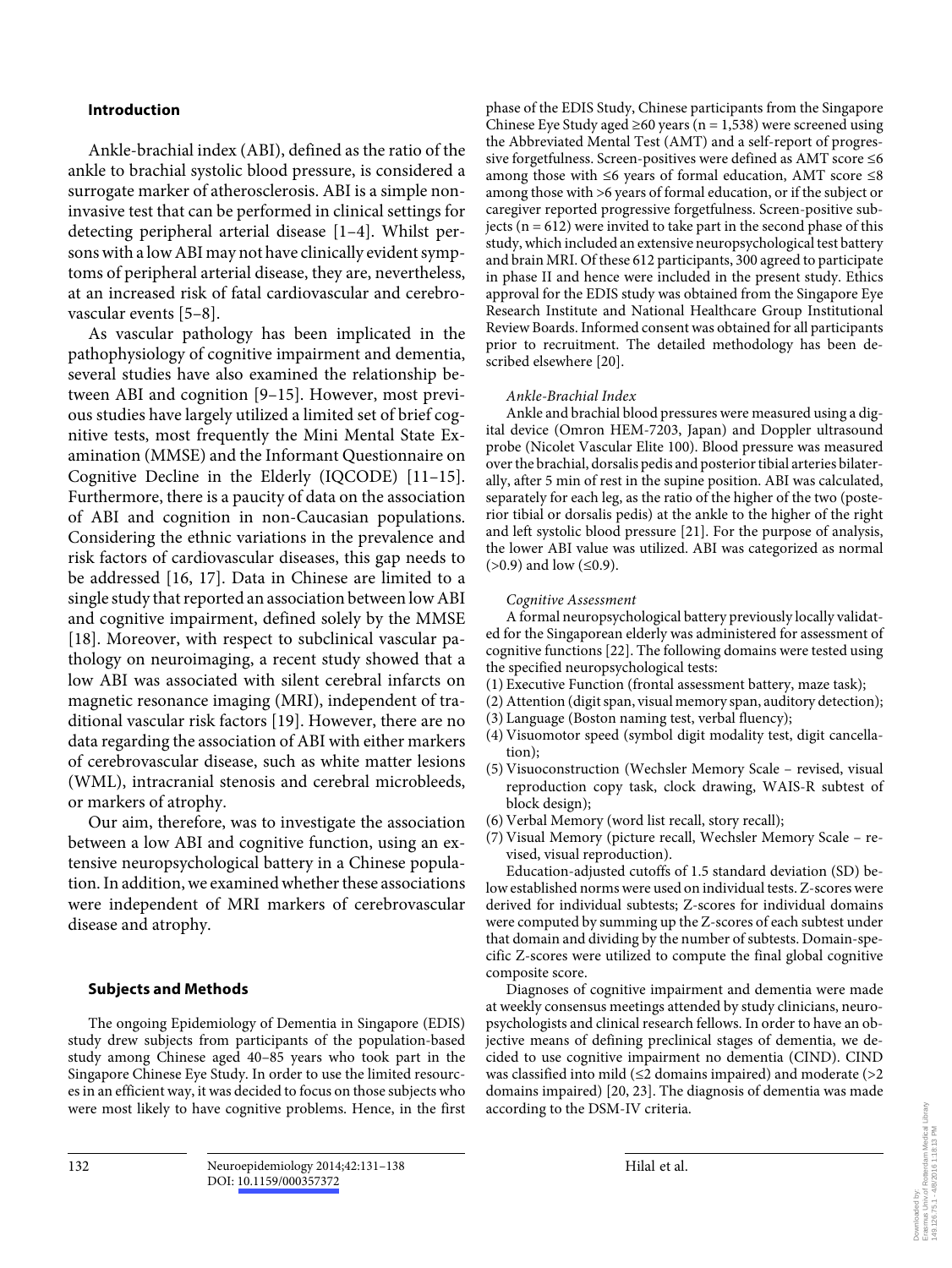#### *Magnetic Resonance Imaging*

 MRI scans were performed on a 3-tesla Siemens Magnetom Trio Tim scanner, using a 32-channel head coil, at the Clinical Imaging Research Centre. T2-weighted (repetition time, TR = 3,000 ms, time to echo, TE = 10.1 ms, matrix =  $256 \times 247$  mm<sup>3</sup>) and fluid-attenuated inversion recovery (FLAIR) images (TR = 9.3 ms, TE = 140 ms, matrix =  $256 \times 192$  mm<sup>3</sup>) were utilized for assessing the presence of ischemic strokes and WML; susceptibility-weighted imaging (TR = 27 ms, TE = 20 ms, matrix =  $240 \times 240$  mm<sup>3</sup>) was utilized for detecting cerebral microbleeds, 3D time of flight magnetic resonance angiography (TR =  $24 \text{ ms}$ , TE =  $4.1 \text{ ms}$ , spatial resolution =  $0.6 \times 0.6 \times 0.6$  mm<sup>3</sup>) was utilized for detection of intracranial stenosis and T1-weighted imaging (TR =  $7.2 \text{ ms}$ , TE = 3.3 ms, matrix =  $256 \times 256 \times 180$  mm<sup>3</sup>) was used for grading atrophy. All MRIs were graded by one radiologist and two clinicians blinded to the neuropsychological and ABI data. Any disagreement was brought to consensus for a final decision. Data on the following MRI parameters were collated for each subject:

- (1) Presence of ischemic stroke (including lacunar infarcts) [24] ;
- (2) Cerebral microbleeds using the Brain Observer Micro Bleed Scale [25];
- (3) Intracranial stenosis defined as narrowing exceeding 50% of the luminal diameter on 3D time-of-flight magnetic resonance angiography. The arteries that were assessed were the vertebral, basilar, internal carotid and middle cerebral and anterior cerebral arteries.
- (4) Total brain volume and WML volume were quantified by automatic segmentation at the Erasmus Medical Center, Rotterdam, The Netherlands. Brain tissue segmentation was quantified using the proton density-weighted T1 sequence and T2 weighted images, whereas the WML volume was segmented using FLAIR, as described previously [26] . Briefly, as a marker of global atrophy, total brain volume was calculated as the sum of gray matter and white matter volumes of the five regions (frontal, parietal, occipital, temporal and central regions). WML volume was the summation of the WML in the abovementioned five regions [27] .

#### *Other Subject Data*

 A detailed questionnaire was administered to collect data on relevant demographic and clinical characteristics, including age, gender, education, marital status, smoking, history of stroke, hypertension, hyperlipidemia, diabetes and ischemic heart disease [20] . Furthermore, blood samples were used to determine high-sensitivity C-reactive protein (hs-CRP), glycated hemoglobin and cholesterol levels. Hypertension was defined as previous diagnoses of hypertension, use of antihypertensive medication, systolic blood pressure ≥ 140 mm Hg or diastolic blood pressure ≥ 90 mm Hg. Diabetes was defined as previously diagnosed diabetes, use of hypoglycemic agents or glycated hemoglobin ≥ 6.5%. Hyperlipidemia was defined as previously diagnosed high lipid levels, use of antihyperlipidemic medication or total cholesterol levels ≥ 4.14 mmol/l. Smoking was categorized into nonsmokers and smokers (past and current smokers). The modified 15-item Geriatric Depression Scale (GDS) was administered to all subjects [28]. Depression was defined as a GDS score >5.

#### *Statistical Analysis*

 To assess differences between subjects included and those excluded from this analysis, the  $\chi^2$  test was utilized for categorical variables and the two-sample t test for continuous variables. For

additional adjustments in the regression models, besides the variables that were statistically significant, we also decided to take the nonsignificant variables as they still might be considered as potential confounders. For further analyses, mean ABI of the study population was subtracted from individual ABI values; the results were then divided by the SD (of population ABI) to obtain standardized ABI.

 With respect to MRI markers, logistic regression models were constructed to investigate the association between ABI and semiquantitative MRI markers (presence of infarcts, intracranial stenosis and microbleeds), utilizing standardized ABI as a determinant and individual MRI marker as outcome. For quantitative MRI parameters a linear regression model was utilized to investigate the association with ABI. As WML volume was not normally distributed, this was logarithmically transformed. All these models were adjusted for confounders, including age, gender, smoking, hypertension, diabetes, hypercholesterolemia, GDS score and hs-CRP. Logistic regression models were used to investigate the association between ABI and cognition, comparing subjects with CIND-mild and CIND-moderate/dementia to those with no cognitive impairment. To examine the relationship between ABI and Z-scores for cognition (global cognitive composite score), linear regression models were used. These models were adjusted for confounders, including age, gender, smoking, hypertension, diabetes, hypercholesterolemia, GDS score, hs-CRP and MRI markers.

 The parameter estimates and 95% confidence intervals (CI) were reported. p values <0.05 were considered statistically significant. These analyses were performed using standard statistical software (Statistical Package for Social Science, SPSS V19; SPSS Inc., USA).

#### **Results**

 A total of 1,538 Chinese subjects participated in phase I of the EDIS Study, of whom 612 were screen-positive and thus were invited for the second phase. Of the 300 who agreed to participate in phase II, 27 subjects declined ABI assessment, leaving a total of 273 for the current analysis. Compared to the included subjects, those who were excluded were older, more likely to have hypertension and lower education and less likely to have hyperlipidemia. Demographic and clinical characteristics of the 273 subjects (stratified according to their cognitive status) are shown in table 1. Those who were cognitively impaired were more likely to be older women with no formal education and had higher prevalence of hypertension, hyperlipidemia, depression, history of stroke and lower ABI. A total of 126 persons had CIND, of whom 77 had CIND-mild and 66 CIND-moderate. An additional 4 persons had dementia. Due to the small numbers, subjects with dementia were combined with the CIND-moderate group for analysis. A low ABI was observed in a total of 28 subjects (10.3%), of whom 5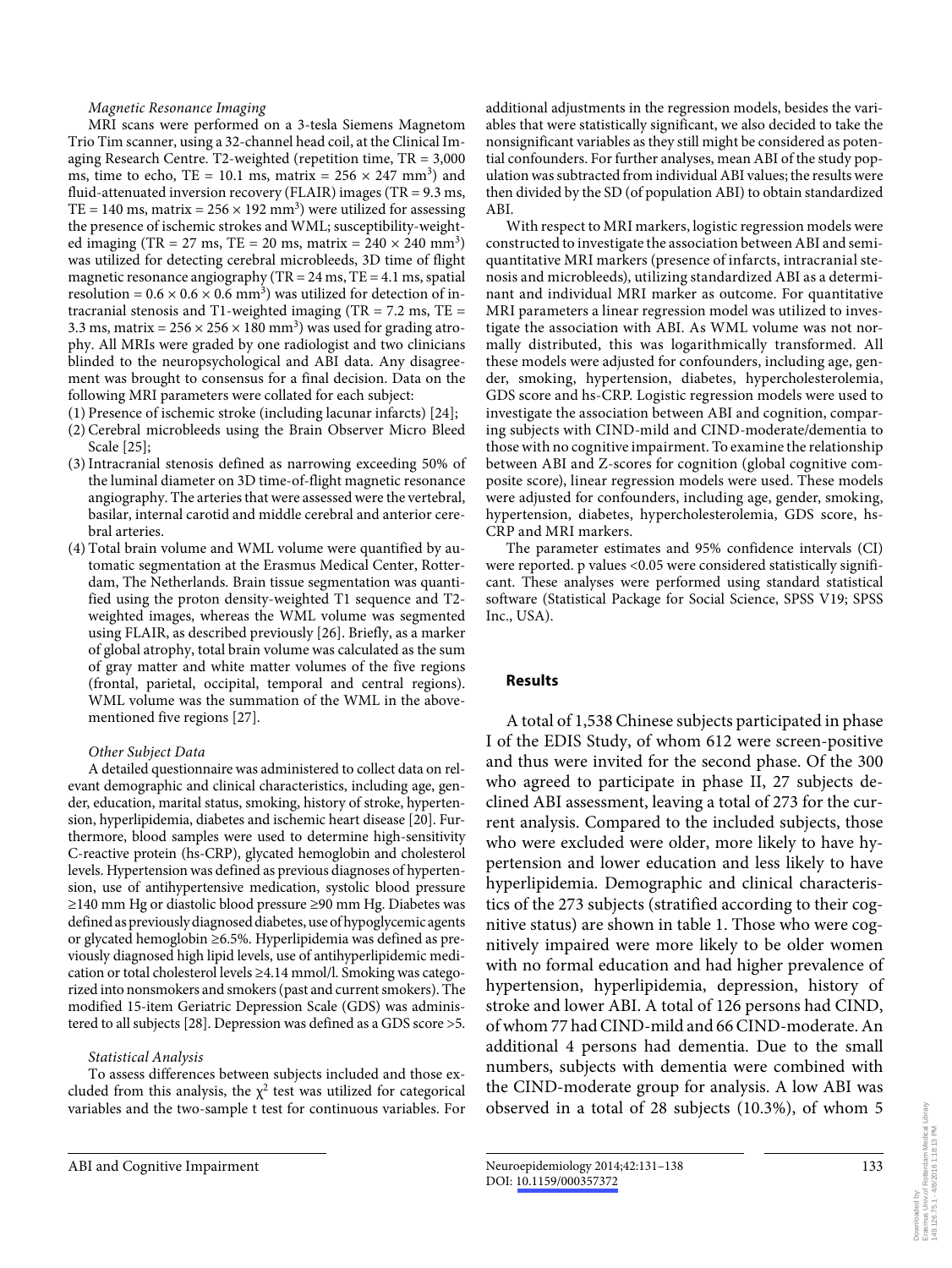|  |  |  |  | Table 1. Baseline demographic and clinical characteristics |
|--|--|--|--|------------------------------------------------------------|
|--|--|--|--|------------------------------------------------------------|

| Characteristics             | NCI $(n = 126)$ | $CIND$ -mild (n = 77) | $CIND$ -moderate/dementia (n = 70) | p value* |
|-----------------------------|-----------------|-----------------------|------------------------------------|----------|
| Age, years                  | $67.3 \pm 4.8$  | $70.8 \pm 6.5$        | $74.7 \pm 5.4$                     | < 0.001  |
| Gender (female)             | 55 (43.7)       | 39(50.6)              | 47(67.1)                           | 0.007    |
| Education ( $\leq 6$ years) | 59 (46.8)       | 59 (76.6)             | 53 (75.7)                          | < 0.001  |
| Smoking (yes)               | 38(30.2)        | 25(32.5)              | 18(25.7)                           | 0.66     |
| Hypertension                | 88 (69.8)       | 55 (71.4)             | 60 (85.7)                          | 0.04     |
| Diabetes mellitus           | 26(20.6)        | 19 (24.7)             | 23(32.9)                           | 0.17     |
| Hyperlipidemia              | 70(55.6)        | 47(61.0)              | 50(71.4)                           | 0.09     |
| History of stroke           | 4(3.2)          | 7(9.1)                | 8(11.4)                            | 0.06     |
| Ischemic heart disease      | 4(3.2)          | 4(5.2)                | 1(1.4)                             | 0.44     |
| hs-CRP $(>3$ mg/l)          | 17(13.7)        | 6(8.0)                | 12(17.6)                           | 0.23     |
| WML volume, ml              | 1.3(3.2)        | 1.7(4.7)              | 3.3(10.1)                          | < 0.001  |
| Grey matter volume, ml      | 536.8±51.5      | $536.4 \pm 72.6$      | $526.0 \pm 69.4$                   | 0.49     |
| White matter volume, ml     | 374.1±42.5      | 359.8±57.3            | 348.2±58.5                         | 0.004    |
| Presence of infarcts        | 5(4.1)          | 15(21.4)              | 22(33.8)                           | < 0.001  |
| Presence of microbleeds     | 32(26.4)        | 25(35.7)              | 28(43.1)                           | 0.06     |
| Intracranial stenosis       | 5(4.1)          | 7(10.1)               | 9(13.8)                            | 0.06     |
| Depression $(GDS > 5)$      | 5(4.0)          | 11(14.3)              | 10(14.3)                           | 0.02     |
| ABI $(\leq 0.9)$            | 5(4.0)          | 10(13.0)              | 13(18.6)                           | 0.004    |

 Values are expressed as mean ± SD or number with percentage. WML volume: median (interquartile range) presented due to skewed distribution. \* p < 0.05 considered statistically significant: test for trend.

|  | Qualitative MRI markers<br><b>OR</b> |                                                                                                                          |                                               | Quantitative MRI markers<br>mean difference in volume |                                                                                                                                                                                                        |  |  |
|--|--------------------------------------|--------------------------------------------------------------------------------------------------------------------------|-----------------------------------------------|-------------------------------------------------------|--------------------------------------------------------------------------------------------------------------------------------------------------------------------------------------------------------|--|--|
|  |                                      |                                                                                                                          |                                               |                                                       |                                                                                                                                                                                                        |  |  |
|  | microbleeds                          | infarcts                                                                                                                 | intracranial stenosis WML volume <sup>1</sup> |                                                       | grey matter volume white matter volume                                                                                                                                                                 |  |  |
|  |                                      | Model 1 0.96 (0.73-1.25) 1.16 (0.84-1.60) 1.76 (1.21-2.56)<br>Model 2 0.91 (0.68-1.22) 0.98 (0.66-1.45) 1.71 (1.13-2.59) |                                               |                                                       | $0.02 (-0.07 \text{ to } 0.11)$ $-0.22 (-7.21 \text{ to } 6.78)$ $-3.48 (-9.34 \text{ to } 2.39)$<br>0.00 $(-0.09 \text{ to } 0.09)$ -0.18 $(-7.56 \text{ to } 7.19)$ -2.35 $(-8.49 \text{ to } 3.80)$ |  |  |

 Model 1: adjusted for age and gender. Model 2: adjusted for age, gender and vascular risk factors (smoking, hypertension, diabetes, hyperlipidemia and hs-CRP). Values in parentheses indicate 95% CI.

<sup>1</sup> Mean difference in log-transformed WML volume.

(4.0%) did not have cognitive impairment, 10 (13.0%) were CIND-mild and 13 (18.6%) CIND-moderate/dementia. Mean  $\pm$  SD ABI across the cognitive categories was as follows: no cognitive impairment:  $1.04 \pm 0.09$ , CIND mild:  $1.01 \pm 0.12$  and CIND moderate/dementia:  $0.98 \pm 0.12$ .

 With respect to neuroimaging, of the 273 subjects, 16 did not consent to an MRI. Hence, a total of 257 subjects were included in the analysis on MRI markers. Infarcts were noted in 42 (16.3%) persons, of whom 7 (2.6%) had cortical infarcts. Furthermore, cerebral microbleeds were seen in 85 (33.2%) persons and intracranial stenosis in 21 (8.2%). A significant association was observed between ABI and intracranial stenosis (table 2). The mean difference in ABI between subjects with and without intracranial stenosis was –0.08 (95% CI: –0.13 to –0.03). No significant association was observed between ABI and other MRI markers, including markers of cerebral small vessel disease and atrophy (table 2).

 Subjects with a low ABI were more likely to have CIND-moderate/dementia (multivariable adjusted odds ratio, OR, per SD decrease in ABI: 1.69, 95% CI: 1.00–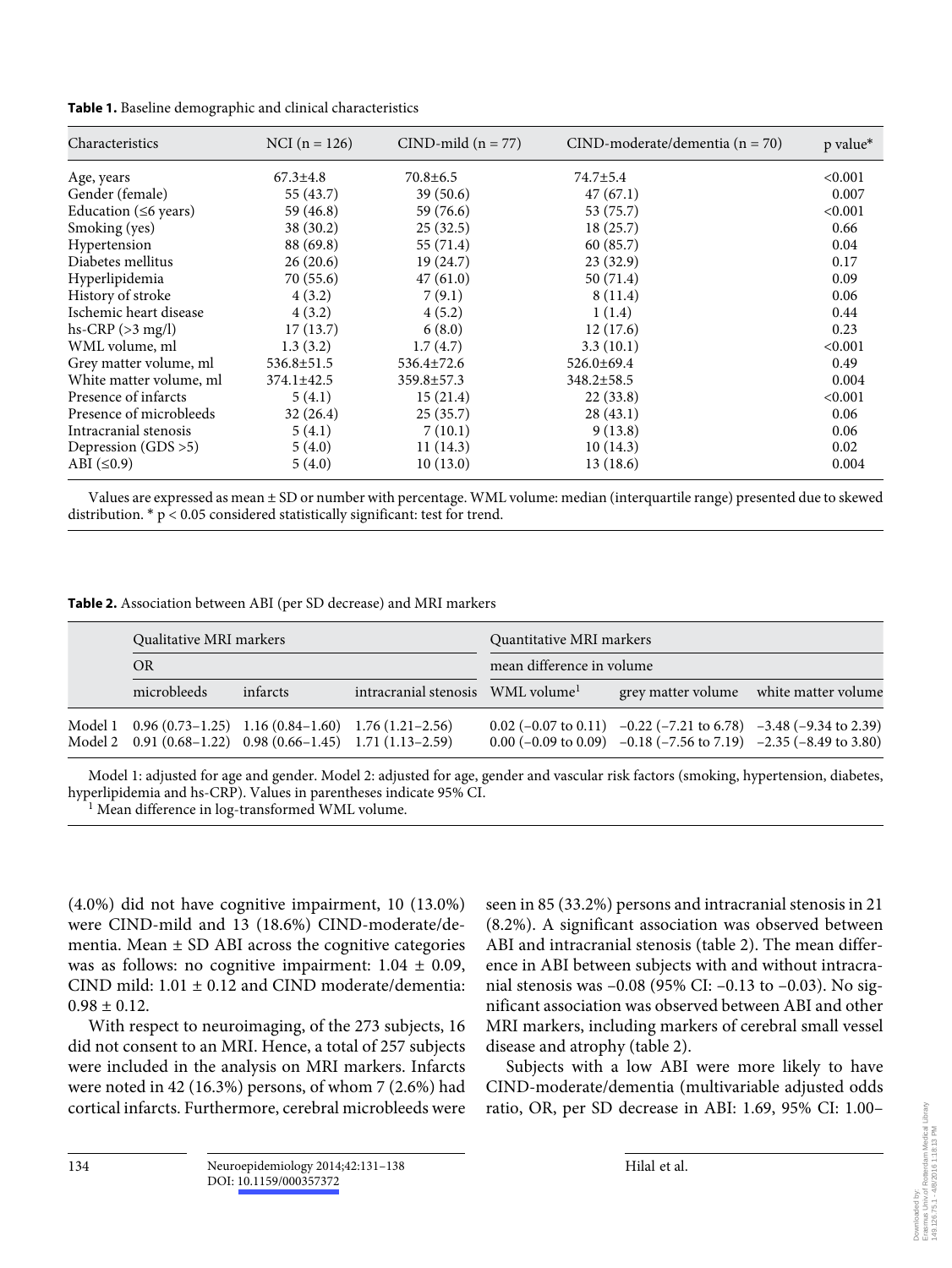**Table 3.** Association between ABI (per SD decrease) and cognitive function

|                       | CIND-mild<br>$(n = 77) OR1$ | CIND-moderate/dementia<br>$(n = 70) OR1$ | Global cognitive composite<br>Z-score mean difference <sup>2</sup> |
|-----------------------|-----------------------------|------------------------------------------|--------------------------------------------------------------------|
| Model 1               | $1.49(1.05-2.11)$           | $1.82(1.16-2.88)$                        | $-0.10$ ( $-0.18$ to $-0.02$ )                                     |
| Model 2               | $1.45(1.00-2.11)$           | $1.69(1.00-2.85)$                        | $-0.07$ ( $-0.15$ to 0.01)                                         |
| Model 3               |                             |                                          |                                                                    |
| <b>Infarcts</b>       | $1.60(1.06-2.40)$           | $2.20(1.12-4.32)$                        | $-0.09$ ( $-0.17$ to $-0.02$ )                                     |
| Cerebral microbleeds  | $1.53(1.03-2.27)$           | $1.93(1.09-3.42)$                        | $-0.09$ ( $-0.17$ to $-0.02$ )                                     |
| WML volume            | $1.51(1.02 - 2.24)$         | $1.90(1.07-3.37)$                        | $-0.09$ ( $-0.16$ to $-0.01$ )                                     |
| Intracranial stenosis | $1.46(0.98 - 2.15)$         | $1.87(1.04-3.36)$                        | $-0.08$ ( $-0.15$ to 0.00)                                         |
| All MRI markers       | $1.54(1.02 - 2.33)$         | $2.26(1.11-4.59)$                        | $-0.07$ ( $-0.15$ to 0.01)                                         |

 Model 1: adjusted for age, gender and education. Model 2: adjusted for age, gender, education, vascular risk factors (smoking, hypertension, diabetes, hyperlipidemia, ischemic heart disease, history of stroke and hs-CRP) and GDS score. Model 3: model 2 additionally adjusted for individual MRI marker. Values in parentheses indicate 95% CI. <sup>1</sup>

Logistic regression.<sup>2</sup> Linear regression.

**Table 4.** Association between ABI (per SD decrease) and specific cognitive domains

|         | Attention                  | Language                   | Verbal<br>memory            | Visual<br>memory           | Visuoconstruction          | Visuomotor<br>speed        | Executive<br>function        |
|---------|----------------------------|----------------------------|-----------------------------|----------------------------|----------------------------|----------------------------|------------------------------|
| Model 1 | $-0.02$                    | $-0.08$                    | $-0.14$                     | $-0.09$                    | $-0.08$                    | $-0.07$                    | $-0.12$                      |
|         | $(-0.12 \text{ to } 0.08)$ | $(-0.18 \text{ to } 0.03)$ | $(-0.23 \text{ to } -0.05)$ | $(-0.18 \text{ to } 0.00)$ | $(-0.17 \text{ to } 0.01)$ | $(-0.15 \text{ to } 0.01)$ | $(-0.22 \text{ to } -0.02)$  |
| Model 2 | $-0.01$                    | $-0.06$                    | $-0.12$                     | $-0.07$                    | $-0.06$                    | $-0.05$                    | $-0.11$ ]                    |
|         | (-0.11 to 0.09)            | $(-0.17 \text{ to } 0.05)$ | $(-0.21 \text{ to } -0.03)$ | $(-0.16 \text{ to } 0.02)$ | $(-0.15 \text{ to } 0.04)$ | $(-0.13 \text{ to } 0.04)$ | $(-0.21 \text{ to } -0.001)$ |
| Model 3 | 0.00                       | $-0.05$                    | $-0.11$                     | $-0.06$                    | $-0.05$                    | $-0.03$                    | $-0.09$                      |
|         | $(-0.10 \text{ to } 0.09)$ | $(-0.16 \text{ to } 0.05)$ | $(-0.21 \text{ to } -0.02)$ | $(-0.15 \text{ to } 0.02)$ | $(-0.14 \text{ to } 0.04)$ | $(-0.11 \text{ to } 0.05)$ | (-0.19 to 0.01)              |

 Model 1: adjusted for age, gender and education. Model 2: adjusted for age, gender, education, vascular risk factors (hypertension, diabetes, dyslipidemia, ischemic heart disease, history of stroke and hs-CRP) and GDS score. Model 3: adjusted for age, gender, education, vascular risk factors (hypertension, diabetes, dyslipidemia, ischemic heart disease, history of stroke and hs-CRP), GDS score, infarcts, cerebral microbleeds, WML volume and intracranial stenosis. Values in parentheses indicate 95% CI.

2.85). Even after excluding the 4 cases with dementia, the association between ABI and CIND-moderate remained significant. ABI was significantly associated with the global cognitive composite Z-score, after adjusting for age, gender and education (table 3). The global cognitive composite score declined with a decrease in ABI (multivariable-adjusted mean difference in Z-score per SD decrease in ABI: –0.07, 95% CI: –0.15 to 0.01). To test whether the association of ABI and cognition was mediated by any of the MRI markers, additional adjustment for these markers was made (table 3). These associations remained largely unaltered after including markers of cerebral small vessel disease and atrophy. Finally, after adjusting for intracranial stenosis, the association between ABI and cognition attenuated, but remained statistically significant.

 Table 4 shows the association between ABI and specific cognitive domains. In the fully adjusted models, there were no statistically significant associations between ABI and specific cognitive domains except verbal memory. However, when applying a Bonferroni-corrected significance level of 0.007 (approx. 0.05/7 domains) for the domain-specific analyses, none of these associations remained significant.

# **Discussion**

 In this Chinese cohort we showed that ABI was independently related to intracranial stenosis, suggesting that both these markers may reflect large artery atheroscle-

149.126.75.1 - 4/8/2016 1:18:13 PM

135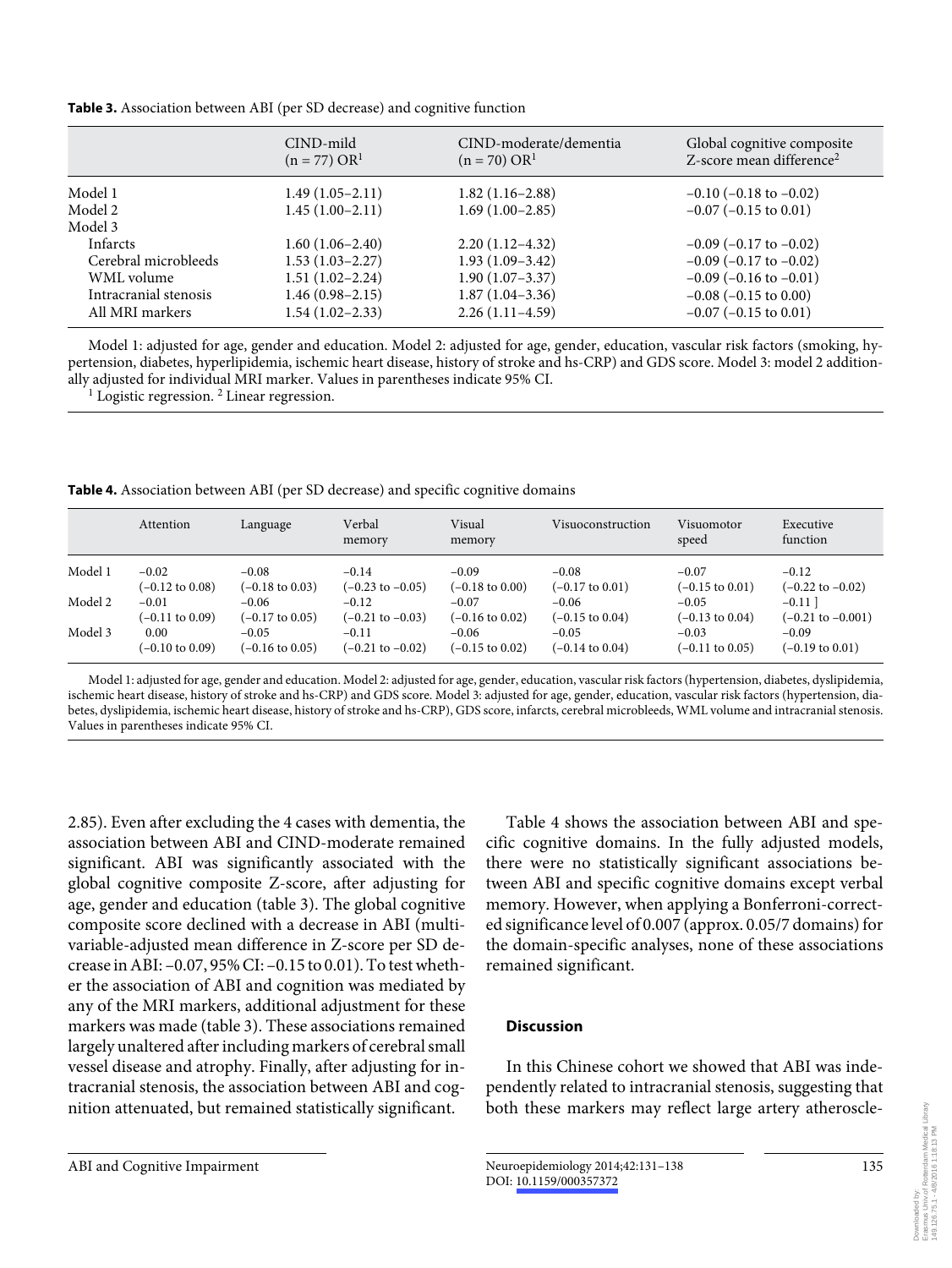rotic disease, whereas no association was found with specific markers of cerebral small vessel disease on MRI. Furthermore, a low ABI was associated with cognitive impairment, independent of any marker of cerebral small vessel disease or large artery atherosclerotic disease, as reflected by intracranial stenosis.

 Previous studies in Caucasian populations have shown that ABI is related to cognitive impairment [17, 29]. The Edinburgh artery study showed that a low ABI was predictive of poor performance in nonverbal reasoning, verbal fluency and information processing speed [30]. Furthermore, a review based on six cross-sectional and six prospective studies confirmed that a low ABI can be considered as a marker for cognitive impairment and dementia [15]. In non-Caucasians, a single study in elderly Chinese reported an association between ABI and MMSE scores [18]. In accordance with these findings, our results based on a comprehensive neuropsychological assessment confirmed an association between ABI and cognitive impairment.

 As a low ABI is considered to be a marker of generalized atherosclerosis, it is possible that the relationship between ABI and cognitive impairment may be determined by the presence of cerebrovascular disease. In the present study, we found a significant association between a low ABI and the presence of intracranial stenosis, which suggests that both may be reflective of large artery atherosclerotic disease. In contrast, no association was found between ABI and other MRI markers such as WML volume, cerebral microbleeds and infarcts, which are considered to be markers of cerebral small vessel disease. Taken together, our findings suggest that ABI – although reflective of systemic atherosclerotic disease and hence related to intracranial stenosis – does not accurately reflect the burden of cerebral small vessel disease. In contrast, a previous study showed that a low ABI was associated with the presence of silent brain infracts [19]. That study was, however, limited to diabetic patients with a high prevalence of silent brain infarcts (>48%), while only 24.9% of our subjects were diabetic.

 In our study, the association between ABI and cognition remained significant after additionally adjusting for MRI markers of cerebrovascular pathology, which include not only markers of cerebral small vessel disease but also intracranial stenosis. These findings suggest that other factors besides these MRI markers need to be considered, which may underlie the association between ABI and cognitive impairment. A possible explanation could be that a decrease in cerebral perfusion may be the underlying pathophysiological mechanism. Furthermore, cognitive impairment has previously been reported in patients with asymptomatic carotid artery stenosis [31, 32] . In patients with unilateral, asymptomatic carotid stenosis, lower performance in verbal fluency was related to impaired cerebrovascular reactivity [31]. Another study showed that patients with asymptomatic extracranial carotid stenosis had lower performance on cognitive function. This association was independent of the presence of other MRI lesions, including infarcts and WML [32] . This is concordant with our findings, and suggests that chronic cerebral hypoperfusion may underlie the decrease in cognitive performance.

 Several methodological issues need to be discussed. First, the cross-sectional design did not allow us to make temporal inferences on the association between ABI and cognition. Second, approximately half of the screen-positive subjects declined to take part in phase II of the study. As extensively described previously [20], subjects excluded from these analyses were older and were more likely to have hypertension, which may have led to an underestimation of the prevalence of a low ABI. Furthermore, those who were excluded from this analysis may have had poorer cognitive function and this may have led to an underestimation of the effect sizes. Nevertheless, we found an association between ABI and cognition in the present study. Third, we did not have a sufficient number of subjects with dementia to examine the association between ABI and dementia separately. Fourth, it has previously been suggested that the effect of ABI on cognition may be mediated through the presence of depression [17] . Therefore, we adjusted for GDS score in our analysis, which did not affect the association between ABI and cognition. Finally, for the domain-specific analyses, we were not able to find significant associations after applying Bonferroni correction, probably due to the low power of our study. Strengths of our study include utilization of a validated comprehensive neuropsychological test battery for the evaluation of cognitive function and a multimodal MRI to visualize cerebrovascular disease burden.

 In conclusion, in this Chinese cohort we showed that ABI was independently related to intracranial stenosis, suggesting that both may be indicative of large artery atherosclerotic disease. In contrast, no association was found with specific markers of cerebral small vessel disease on MRI. Furthermore, a low ABI was associated with cognitive impairment, independent of any marker of cerebral small vessel disease or even the presence of intracranial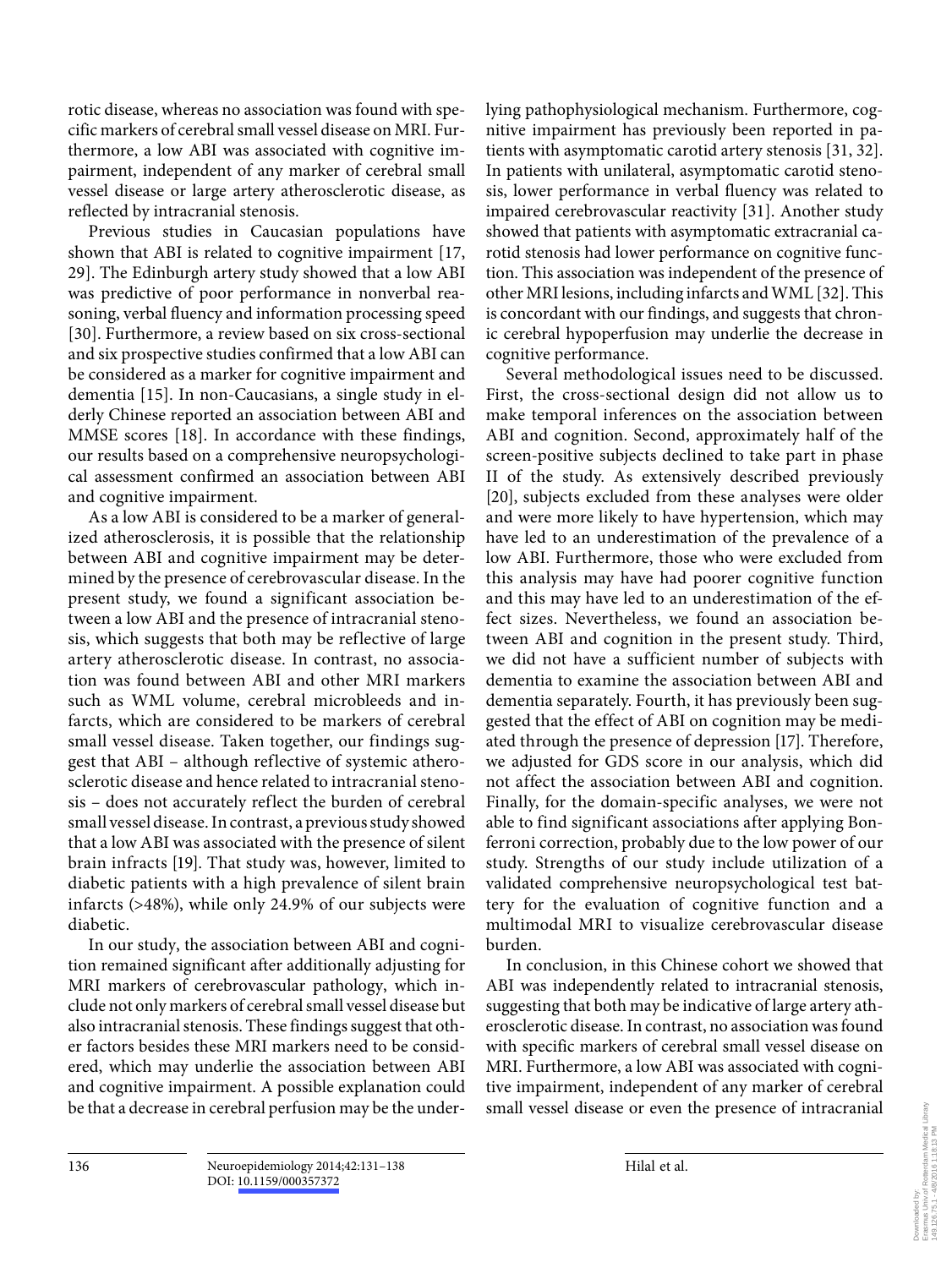stenosis. Future longitudinal studies are required to confirm these cross-sectional associations between ABI and cognition.

#### **Acknowledgments**

 This study was funded by the National Medical Research Council (NMRC grant R-184-006-184-511), the NMRC Clinician Scientist Award (NMRC/CSA/038/2013), the National University Health System Clinician Scientist Program and the Ministry of Education Academic Research Fund (tier 1: WBS-R-191-000-014-112).

#### **Disclosure Statement**

The authors declare that they have no conflict of interest.

#### **References**

- 1 Hirsch AT, Haskal ZJ, Hertzer NR, et al: ACC/AHA 2005 Practice Guidelines for the management of patients with peripheral arterial disease (lower extremity, renal, mesenteric, and abdominal aortic): a collaborative report from the American Association for Vascular Surgery/Society for Vascular Surgery, Society for Cardiovascular Angiography and Interventions, Society for Vascular Medicine and Biology, Society of Interventional Radiology, and the ACC/AHA Task Force on Practice Guidelines (Writing Committee to Develop Guidelines for the Management of Patients With Peripheral Arterial Disease): endorsed by the American Association of Cardiovascular and Pulmonary Rehabilitation; National Heart, Lung, and Blood Institute; Society for Vascular Nursing; Trans-Atlantic Inter-Society Consensus, and Vascular Disease Foundation. Circulation 2006; 113:e463–e654.
- 2 Xu D, Li J, Zou L, Xu Y, Hu D, Pagoto SL, Ma Y: Sensitivity and specificity of the ankle-brachial index to diagnose peripheral artery disease: a structured review. Vasc Med 2010;15: 361–369.
- <sup>3</sup> 3 Bernstein EF, Fronek A: Current status of <sup>2</sup>12 Newman AB, Fitzpatrick AL, Lopez O, Jacknoninvasive tests in the diagnosis of peripheral arterial disease. Surg Clin North Am 1982;62:473–487.
- ▶ 4 Meijer WT, Hoes AW, Rutgers D, Bots ML, Hofman A, Grobbee DE: Peripheral arterial disease in the elderly: the Rotterdam Study. 213 Arterioscler Thromb Vasc Biol 1998;18:185– 192.
- 5 Ramos R, Quesada M, Solanas P, Subirana I, Sala J, Vila J, Masia R, Cerezo C, Elosua R, Grau M, Cordon F, Juvinya D, Fito M, Isabel Covas M, Clara A, Angel Munoz M, Marrugat J, REGICOR Investigators: Prevalence of symptomatic and asymptomatic peripheral arterial disease and the value of the ankle- $\geq 15$ brachial index to stratify cardiovascular risk. Eur J Vasc Endovasc Surg 2009;38:305– 311.
- 6 Tsai AW, Folsom AR, Rosamon W, Jones DW: Ankle-brachial index and 7-year ischemic stroke incidence. The ARIC Study. Stroke 2001;32:1721–1724.
- Trampisch H-J, Burghaus I, Tepohl G, Allenberg JR, Endres HG, Schwertfeger M, Darius H, Haberl RL, getABI Study Group: Peripheral arterial disease as an independent predictor for excess stroke morbidity and mortality in primary-care patients: 5-year results of the getABI Study. Cerebrovasc Dis 2010;29:546– 554.
- 8 Sander D: Stroke risk prediction beyond classical risk factors: the role of the ankle-brachi- $\geq 19$ al index. Cerebrovasc Dis 2010;29:555–556.
- 9 Ott A, Stolk RP, Hofman A, van Harskamp F, Grobbee DE, Breteler MM: Association of diabetes mellitus and dementia: the Rotterdam Study. Diabetologia 1996;39:1392–1397.
- 10 Goldstein FC, Ashley AV, Endeshaw YW, Hanfelt J, Lah JJ, Levey AI: Effects of hyper- $\geq 20$ tension and hypercholesterolemia on cognitive functioning in patients with Alzheimer disease. Alzheimer Dis Assoc Disord 2008;22: 336–342.
- 11 Laurin D, Masaki KH, White LR, Launer LJ: Ankle-to-brachial index and dementia: the Honolulu-Asia Aging Study. Circulation 21 2007;116:2269–2274.
- son S, Lyketsos C, Jagust W, Ives D, Dekosky ST, Kuller LH: Dementia and Alzheimer's disease incidence in relationship to cardiovascular disease in the Cardiovascular Health Study cohort. J Am Geriatr Soc 2005;53:1101–1107.
- Johnson W, Price JF, Rafnsson SB, Deary IJ, Fowkes FG: Ankle-brachial index predicts level of, but not change in, cognitive function: the Edinburgh Artery Study at the 15-year follow-up. Vasc Med 2010;15:91–97.
- 14 van Oijen M, de Jong FJ, Witteman JC, Hofman A, Koudstaal PJ, Breteler MM: Atherosclerosis and risk for dementia. Ann Neurol 2007;61:403–410.
- 15 Guerchet M, Aboyans V, Nubukpo P, Lacroix P, Clément JP, Preux PM: Ankle-brachial index as a marker of cognitive impairment and 24 dementia in general population. A systematic review. Atherosclerosis 2011;216:251–257.
- 16 Hobbs SD, Wilmink AB, Bradbury AW: Ethnicity and peripheral arterial disease. Eur J Vasc Endovasc Surg 2003;25:505–512.
- 7 Meves SH, Diehm C, Berger K, Pittrow D, 17 He Y, Jiang Y, Wang J, Fan L, Li X, Hu FB: Prevalence of peripheral arterial disease and its association with smoking in a populationbased study in Beijing, China. J Vasc Surg 2006;44:333–338.
	- 18 Woo J, Lynn H, Wong SY, Hong A, Tang YN, Lau WY, Lau E, Orwoll E, Kwok TC: Correlates for a low ankle-brachial index in elderly Chinese. Atherosclerosis 2006;186:360– 366.
		- 19 Bouchi R, Babazono T, Takagi M, Yoshida N, Nyumura I, Toya K, Hanai K, Tanaka N, Uchigata Y: Non-linear association between ankle-brachial pressure index and prevalence of silent cerebral infarction in Japanese patients with type 2 diabetes. Atherosclerosis 2012; 222:490–494.
		- 20 Hilal S, Ikram MK, Saini M, Tan CS, Catindig JA, Dong YH, Lim LBS, Ting E, Koo E, Cheung C, Qiu A, Wong TY, Chen C, Venketasubramanian N: Prevalence of cognitive impairment in Chinese: the Epidemiology of Dementia in Singapore Study. JNNP 2013;84: 686–692.
		- 21 Aboyans V, Criqui MH, Abraham P, Allison MA, Creager MA, Diehm C, Fowkes FG, Hiatt WR, Jönsson B, Lacroix P, Marin B, Mc-Dermott MM, Norgren L, Pande RL, Preux PM, Stoffers HE, Treat-Jacobson D: Measurement and interpretation of the anklebrachial index: a scientific statement from the American Heart Association. Circulation 2012;126:2890–2909.
		- 22 Yeo D, Gabriel C, Chen C, Lee S, Loenneker T, Wong M: Pilot validation of a customized neuropsychological battery in elderly Singaporeans. Neurol J Southeast Asia 1997; 2:123–125.
	- 23 Narasimhalu K, Ang S, De Silva DA, Wong MC, Chang HM, Chia KS, Auchus AP, Chen C: Severity of CIND and MCI predict incidence of dementia in an ischemic stroke cohort. Neurology 2009;73:1866–1872.
		- Mead GE, Lewis SC, Wardlaw JM, Dennis MS, Warlow CP: How well does the Oxfordshire Community Stroke Project classification predict the site and size of the infarct on brain imaging? J Neurol Neurosurg Psychiatry 2000;68:558–562.